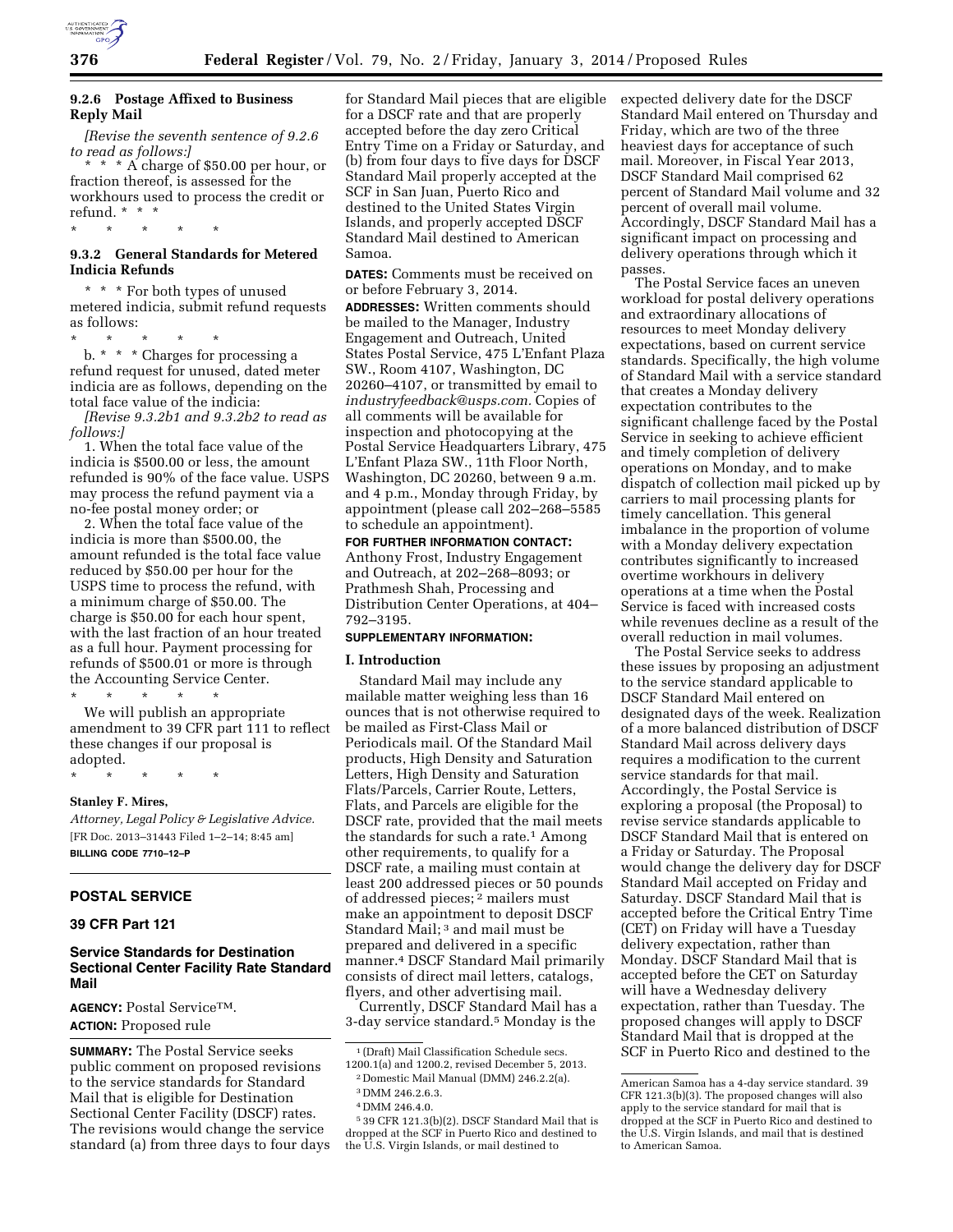U.S. Virgin Islands, or mail destined to American Samoa, which currently has a 4-day service standard and would have a 5-day service standard under the Proposal. By adjusting the processing and delivery of DSCF Standard Mail accepted on Friday and Saturday, the Postal Service seeks to achieve a more even distribution of mail volume delivered throughout the week.<sup>6</sup> Pursuant to 39 U.S.C. 3661(b), the Postal Service has also requested an advisory opinion from the Postal Regulatory Commission regarding these changes in the nature of DSCF Standard Mail service.7

#### **II. Proposed Revisions to Service Standards**

Before describing how service standards will be revised, it is important to explain how service standards are structured. Service standards are comprised of two components: (1) A delivery day range within which all mail in a given product is expected to be delivered; and (2) business rules that determine, within a product's applicable day range, the specific number of delivery days after acceptance of a mail piece by which a customer can expect that piece to be delivered, based on the 3-digit ZIP Code prefixes associated with the piece's point of entry into the mail stream and its delivery address.

Business rules are based on the CET. The CET is the latest time on a particular day that a mail piece can be entered into the postal network and still have its service standard calculated based on that day (this day is termed ''day-zero''). In other words, if a mail piece is entered before the CET, the mail piece's service standard is calculated

from the day of entry, whereas if the mail piece is entered after the CET, its service standard is calculated from the following day. For example, if the applicable CET is 4:00 p.m., and a letter is entered at 3:00 p.m. on a Tuesday, its service standard will be calculated from Tuesday, whereas if the letter is entered at 5:00 p.m. on a Tuesday, its service standard will be calculated from Wednesday.

The Postal Service is proposing to revise the Standard Mail service standards for pieces that qualify for a DSCF rate and are accepted before the day zero CET at the proper DSCF on Friday or Saturday, to enable a more balanced distribution of Standard Mail volume across delivery days. For these Standard Mail pieces entered on Friday or Saturday at the DSCF rate, the Postal Service is proposing to change the current three-day delivery expectation to a four-day delivery expectation. And for pieces entered at the SCF in San Juan, PR and destined for the U.S. Virgin Islands, as well as all DSCF entry pieces destined for American Samoa, the delivery expectation for pieces entered on Friday or Saturday would change from four days to five days.

The Postal Service is not proposing any other revisions to its service standards in this notice.

#### **III. Request for Comments**

Although exempt from the notice and comment requirements of the Administrative Procedure Act [5 U.S.C. 553(b), (c)] regarding proposed rulemaking by 39 U.S.C. 410(a), the Postal Service invites public comment on the proposed revisions to 39 CFR part 121 and on the Proposal generally. A more extensive discussion of the Proposal and its associated operational and service implications is available in the materials filed by the Postal Service with the Postal Regulatory Commission in Docket No. N2014–1, available at *[http://www.prc.gov.](http://www.prc.gov)* If the Postal Service determines to implement the Proposal, it will publish a final rule in the **Federal Register**.

Accordingly, for the reasons stated, the Postal Service proposes the following amendment to 39 CFR part 121:

## **PART 121—SERVICE STANDARDS FOR MARKET DOMINANT MAIL PRODUCTS**

■ 1. The authority citation for 39 CFR part 121 continues to read as follows:

**Authority:** 39 U.S.C. 101, 401, 403, 404, 1001, 3691.

■ 2. In part 121, revise § 121.3 paragraph (b)(2) and (b)(3) to read as follows:

## **PART 121—SERVICE STANDARDS FOR MARKET-DOMINANT MAIL PRODUCTS**

#### \* \* \* \* \*

# **§ 121.3 Standard Mail.**

- \* \* \* \* \*
	- (b) \* \* \*

(2) Standard Mail pieces that qualify for a DSCF rate and that are accepted before the day-zero Critical Entry Time at the proper DSCF have a 3-day service standard when accepted on Sunday through Thursday and a 4-day service standard when accepted on Friday or Saturday, except for mail dropped at the SCF in the territory of Puerto Rico and destined to the territory of the U.S. Virgin Islands, or mail destined to American Samoa.

(3) Standard Mail pieces that qualify for a Destination Sectional Center Facility (DSCF) rate and that are accepted before the day zero Critical Entry Time at the SCF in the territory of Puerto Rico and destined for the territory of the U.S. Virgin Islands, or are destined to American Samoa, have a 4-day service standard when accepted on Sunday through Thursday and a 5 day service standard when accepted on Friday or Saturday.

\* \* \* \* \* ■ 3. In Appendix A to part 121, revise Tables 5 and 6 to read as follows:

# **Appendix A to Part 121—Tables Depicting Service Standard Day Ranges**

The following tables reflect the service standard day ranges resulting from the application of the business rules applicable to the market-dominant mail products referenced in §§ 121.1 through 121.4:

\* \* \* \* \*

<sup>6</sup>Under the proposed schedule, Wednesday becomes the expected delivery date for DSCF Standard Mail entered on both Saturday and Sunday. Due to the relatively small volume of mail accepted on Saturdays and Sundays, the Postal Service does not believe that the Proposal will present a challenge regarding the ability to more evenly distribute mail volume throughout the week.

<sup>7</sup>Request of the United States Postal Service for an Advisory Opinion on Changes in the Nature of Postal Services, Docket No. N2014–1 (Dec. 27, 2013). Documents pertaining to the Request are available at the Postal Regulatory Commission (PRC) Web site, *[http://www.prc.gov,](http://www.prc.gov)* under Docket No. N2014–1.